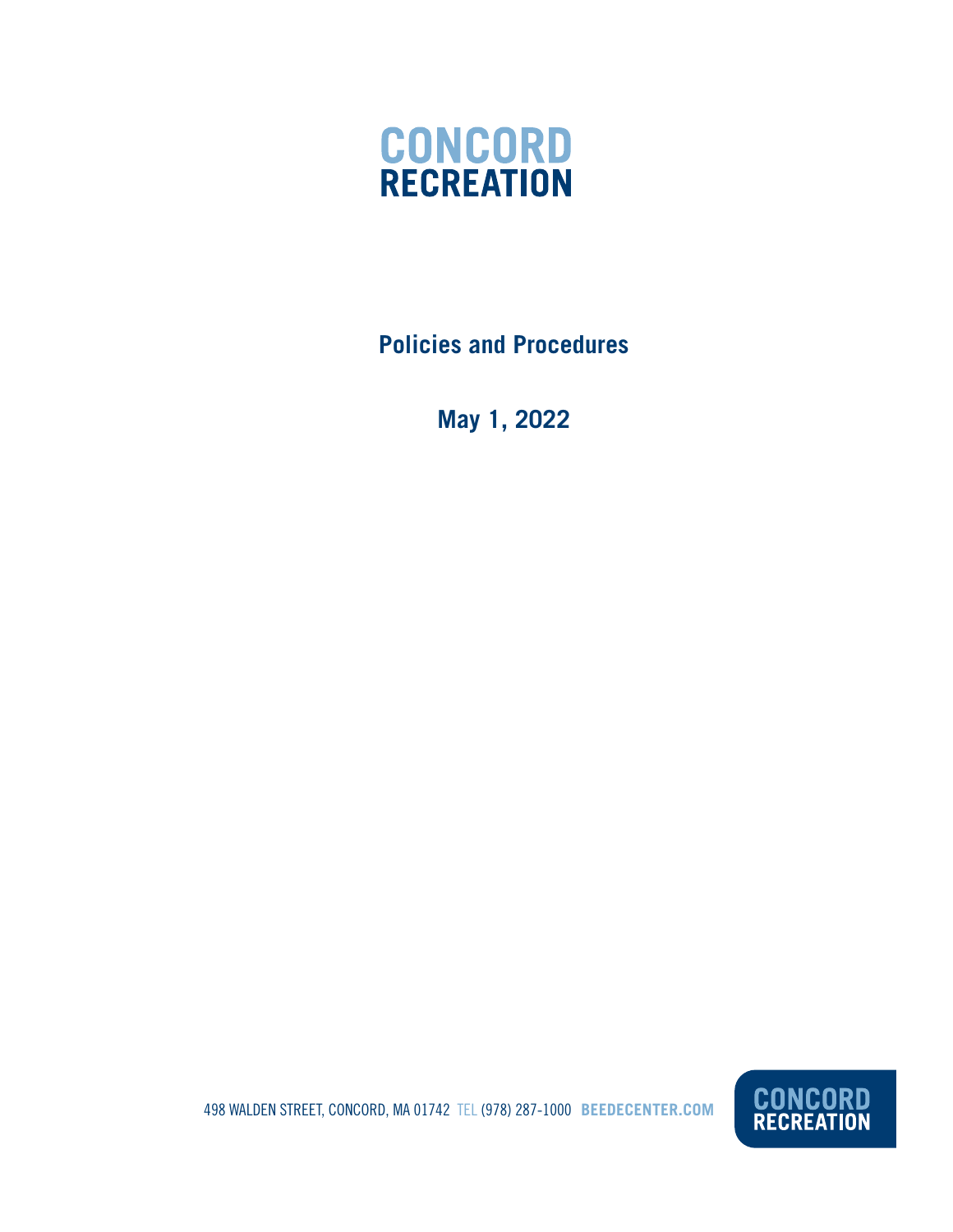#### **PROGRAM REGISTRATION**

# **REGISTRATION POLICY**

Registration forms are processed on a first come first served basis. Full payment must accompany the registration form. In cases where classes are filled or canceled, we will notify you to try and arrange an alternate class. In order to receive member pricing, the individual participating must be a member from the time of registration until the end of the session. If the membership is not current or was to lapse, then you would be charged the non-member rate for the entire session, fees will not be pro-rated. Registrations are processed on a first come first served basis. Full payment must be paid at time of registration. In cases where classes are filled or canceled, we will notify you to try and arrange an alternate class.

# **CANCELLATION POLICY**

There will be a \$25.00 (\$50 for AfterSchool, BeforeSchool, Early Release at Hunt and Concord Carousel Preschool) fee if you must cancel or switch a class or activity once your registration has been processed. The cancellation/ change fee applies to each activity/program that needs to be altered. This applies to all Concord Recreation programs including membership at the Beede Swim and Fitness Center. Concord Recreation reserves the right to make schedule changes to better serve our members or to cancel/combine instructional classes and programs due to insufficient enrollment. Please see Childcare Services for additional information on schedule change fees.

A full or partial refund will be issued under the program participants name or a make-up will be scheduled if the Facility must cancel a class due to the following:

- 1. Weather (Snow/Blizzard, Tornado, Hurricane, etc.)
- 2. Mechanical issues
- 3. Fire Evacuation
- 4. A documented medical illness that prevents participation in the program
- 5. Power outages
- 6. No water supply
- 7. Town wide health emergency or closure
- 8. A participant must request a cancellation at least 7 calendar days before the program starts.

### Please note:

Summer Camp, AfterSchool, Before School, Early Release at Hunt and Concord Carousel Preschool are excluded and have separate cancellation/ change policies outlined in their handbooks. Please refer to those handbooks for those cancellation policies.

No refunds or makeups will be issued for circumstances including, but not limited to:

- 1. If you should choose not to attend for any reason (outside of a documented medical illness)
- 2. If cancellation notice is provided less than 7 calendar days before the program starts.

Every attempt will be made to schedule a make-up class at the end of the program session, which varies based on the program and staffing/ space/schedule availability. All situations outside of the ones mentioned above will be considered on a case-by-case basis.

### **FEES**

- Fees will only be prorated for all remaining weeks when a participant joins a class already happening.
- Pro-rated fees will not apply to a person who plans to miss classes' mid-session.

### **WEATHER RELATED CANCELLATIONS AND DELAYS**

- Weather related cancellations and delays are at the discretion of the Beede Center management
- Town of Concord/Concord School statuses are used to assist in the decision process, but are not the only factor
- Beede Center programs (Group Exercise & Aquatics) will operate when the Beede Center is open

### **DROP-IN PROCEDURE**

- Drop-in's are available so long as space allows based on the maximum number for that designated class area
- The Drop-In form must be completed by the participant before class begins
- Payment due at time of registration-\$20 per class (Group Exercise & Aquatics)